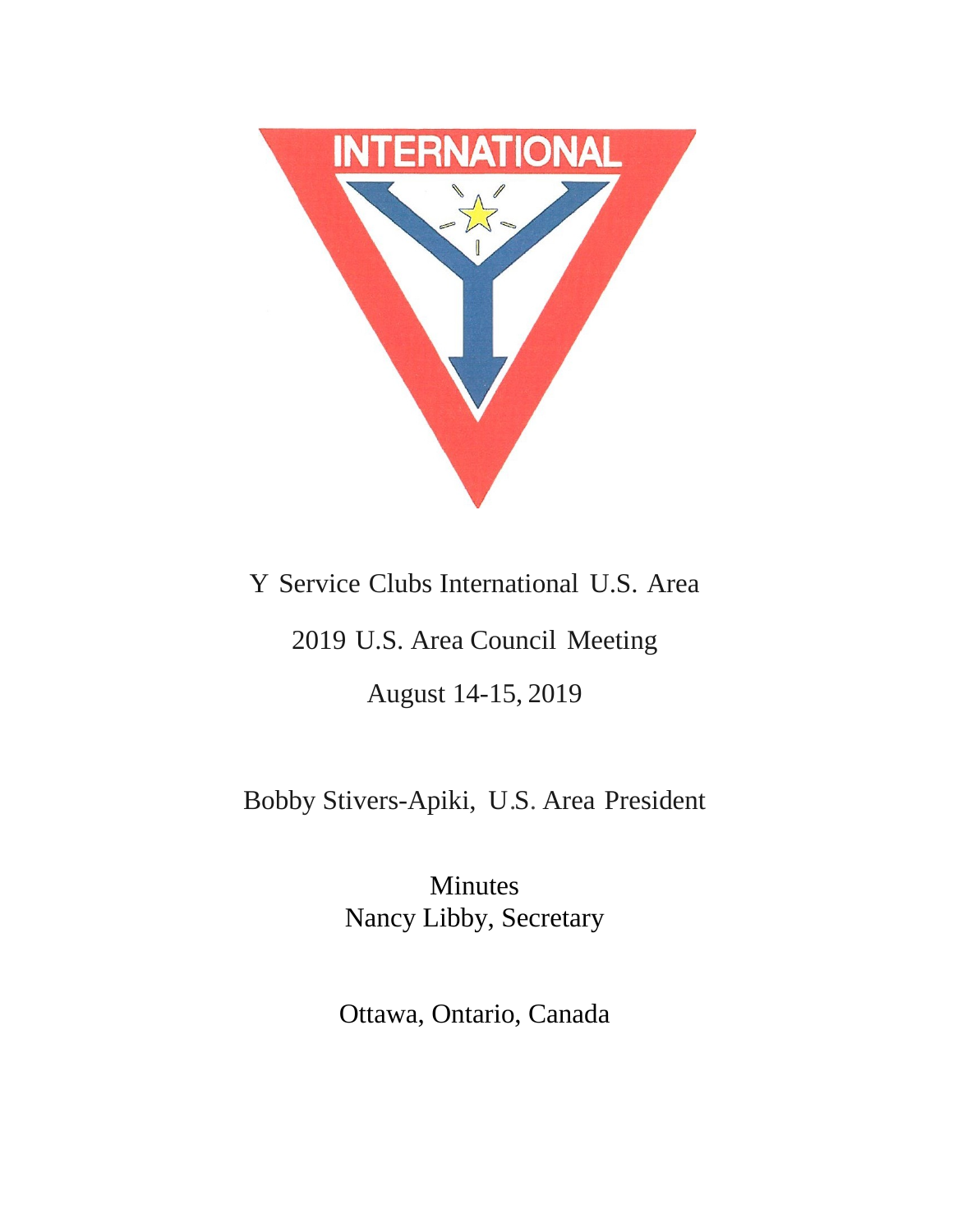# **Attendance**

# U.S. Area Council Meeting

August 14, 2019, Ottawa, Ontario, Canada

# **Area Elected Officers Position**

Bobby Stivers-Apiki **Area President** Nancy Libby **Area Secretary** 

### **Area Council Members**

# **Area Service Directors**

Charl Foki **Area Supplies** Area Supplies

Richard Porter **IT/Webmaster** 

# **Guests**

Jimmy Dang Member, Kaimuki, HI Club Gene Koester **IP CFO** Mateo Rodriguez (arrived 1:30 p.m.) Past Youth Representative

**Regrets, unable to attend**

Tibor Foki Immediate Past Area President Abraham Thomas Chief Financial Officer

Phil Sammer **Hawaii Regional Director** Ariani Friedl **Immediate Past Mid-America Regional Director** Charley Redmond Mideast Regional Director Joseph Kanjamala North Atlantic Regional Director Daryl Soltau North Central Regional Director Sharon Meadows Pacific Northwest Regional Director Kathy Naylor **National State Acids** Pacific Southwest Regional Director Terry Bradley **South Atlantic Regional Director** 

Lauren Henry **Area Young Member to International**  Council Fred Leonard *Alliance*, Awards Debbie Redmond Leadership Training Organization and **Development** Wayne Smith (arrived 1:30 p.m.) Budget Oversight and Resource Officer

Frank Logan **Frank Logan** Mid-America Regional Director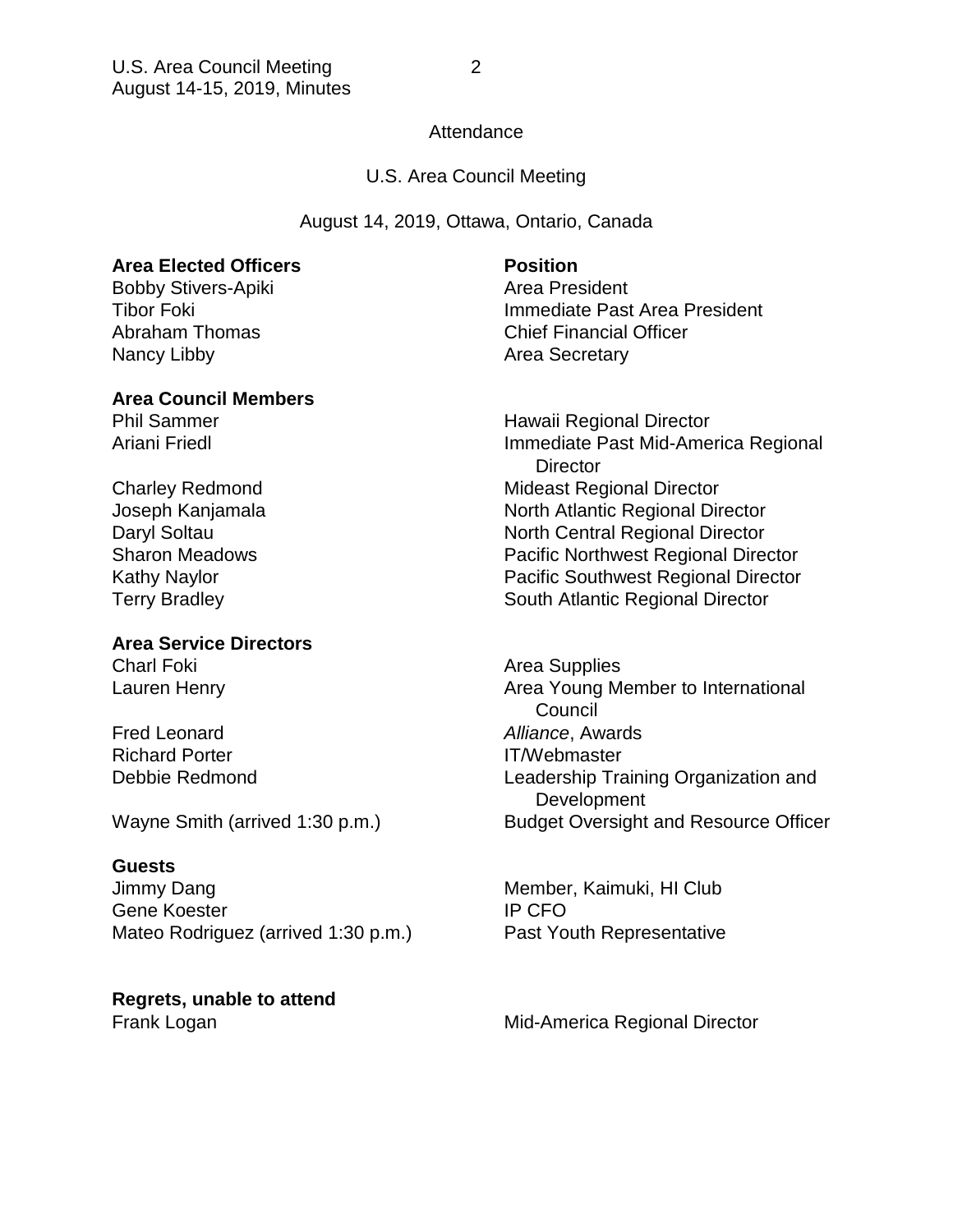Wednesday, August 14, 2019

# Centertown United Church, Ottawa, Ontario, Canada

# **Call to Order Bobby Stivers-Apiki**

The meeting was called to order at approximately 9:03 a.m. EDT.

# **Welcome and Self Introductions**

Each attendee provided a self introduction. See the Attendance list on the previous page. All Regions were represented. "Bring a favorite snack;" Bobby, Tibor, Joe, Terry, Gene and Abe brought snacks.

Bobby noted IP Jennifer Jones' message in the Workbook. He also noted ISG Jose Varghese would be arriving later.

# **Installation of 2019-2020 Area Officers and Council Members**

The following were installed by PAP Debbie Redmond: Bobby Stivers-Apiki, Area President Tibor Foki, Immediate Past Area President Abraham Thomas, Chief Financial Officer Charley Redmond, RD Mideast Region Kathy Naylor, RD Pacific Southwest Region Joseph Kanjamala, RD North Atlantic Region Daryl Soltau, RD North Central Region Lauren Henry, Area Young Member to International Council

# **Opening Community Community Community Bobby Stivers-Apiki**

Bobby shared some of his thoughts as Area President:

- Think Big. Ko I Ka Pono Carry Out Our Mission
- He shared a PowerPoint to Inspire, Motivate—Mission First. Officers, RDs and SDs are the leaders who need to make this happen.
- Constant Contact: Need to communicate; need to reply, preferably within 24 hours.
- Priority: Membership First. There has been a decline in membership the last five years.
- Goals for the next two years for the U.S. Area: 1200 members, total of 74 clubs including 10 new clubs.

Paul William Alexander Legacy: It is our Area's responsibility, as a leader, to move this project forward.

Disaster Relief Fund: this needs to be built back up.

Community Service: October 26 – Make a Difference Day; do one day where all clubs do a community service.

Pledge of Allegiance and Y's Men Hymn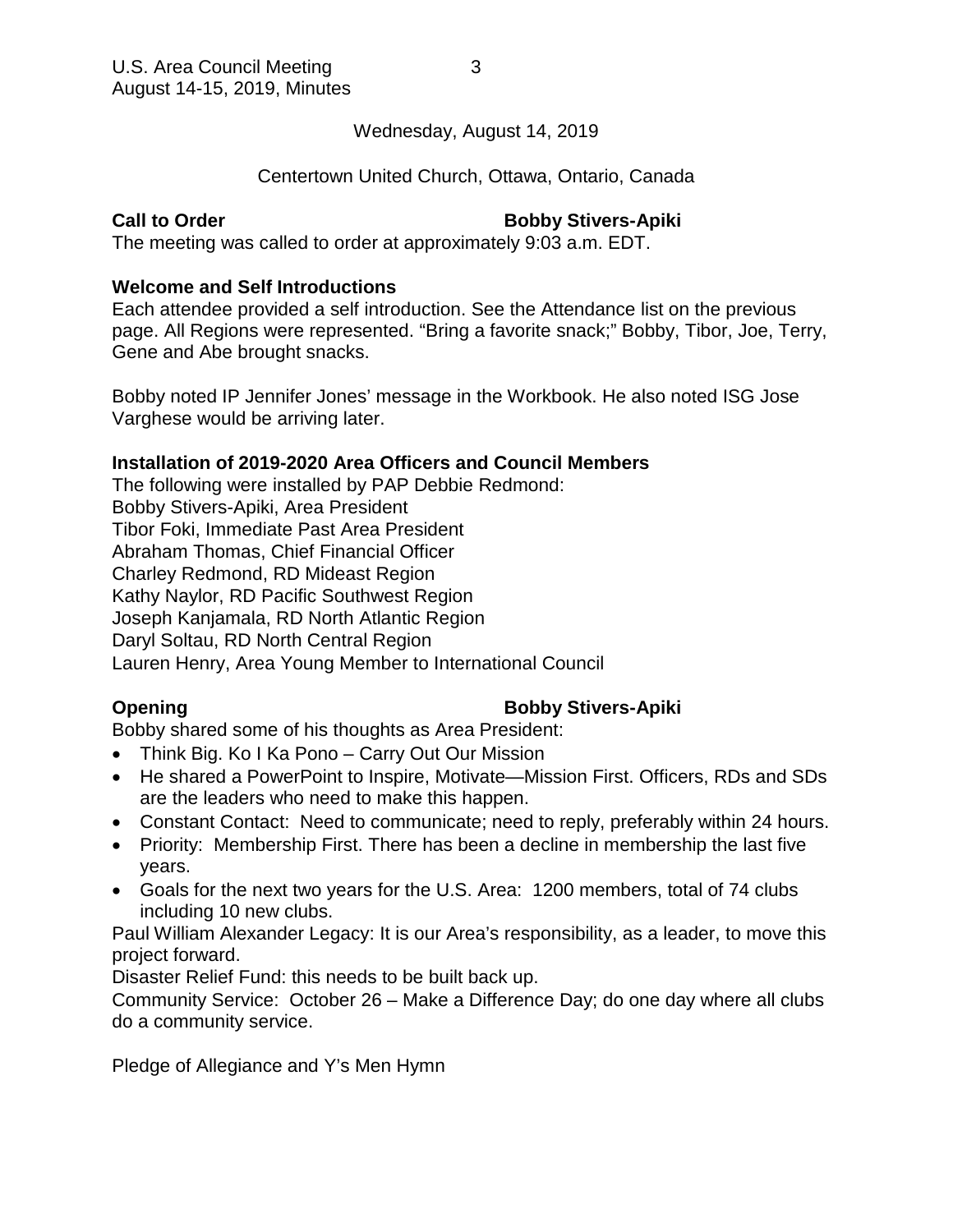# **Break**

Invocation given by Kathy Naylor

Charley Redmond was appointed Parliamentarian

The Administrative Procedures were read by Nancy Libby

# **Motion #1**

It was moved (Terry Bradley) and seconded (Phil Sammer): That Ariani Friedl is authorized as Acting Regional Director of Mid-America Region representing RD Frank Logan in his absence on the Council at ACM 19. Motion approved 7-0-0

# **Motion #2**

It was moved (Terry Bradley) and seconded (Daryl Soltau): Approve the Area Council Meeting Agenda for 2019 be approved. Motion approved 8-0-0

# **BUSINESS SESSION I**

## **Old Business**

Budget Gene Koester

Gene reviewed the budget presented. He pointed out there is money to spend for extension/recruiting new members.

# **Motion #3**

It was moved (Joe Kanjamala) and seconded (Daryl Soltau): Make a motion to increase the Area Convention loss line item by another \$1000. Motion approved 8-0-0

# **Motion #4**

It was moved (Kathy Naylor) and seconded (Ariani Friedl): I make a motion to approve the budget as presented and modified to the amount of \$46,550. Motion approved 8-0-0

Bobby asked CFO Abe Thomas to provide quarterly reports to the RDs and RTs. (Nancy Libby to send list of RDs and RTs to Abe.)

## Membership Tibor Foki

Tibor talked about the membership plan; the time for discussion is over—now it is time for ACTION. With Bobby's knowledge and Jose's Y connections, now is the time to move forward. We need an overall brochure which will be detailed for each region. By October, start talking to Ys and community. Look at Y's membership list; write a "brag" story about what your club does—why are we doing the Y Service Club. By next year plan to get more clubs chartered. New clubs need to be nurtured all along. Make your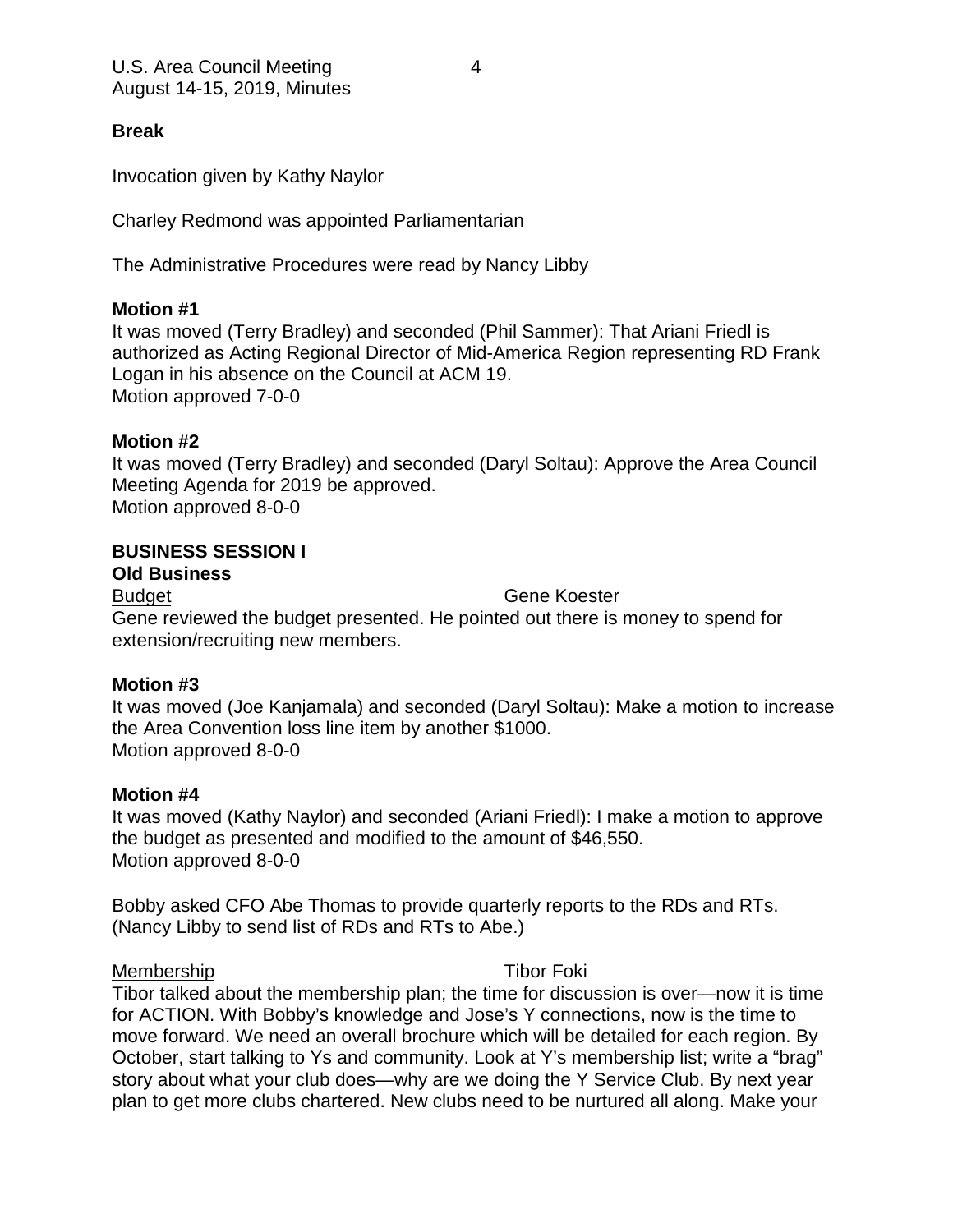presentation to the Y be a team presentation (RD and another person, particularly if there is someone who knows the Y executive).

# Legacy Project **Debbie Redmond**

The project was started last summer by IP Moon Sang-bong. We would like recognition of Paul William Alexander in Toledo and to install a headstone on his grave; to digitalize the archives; to purchase building space in Geneva (we are now renting). Three of Paul Alexander's grandsons have given us permission to place a headstone on the grave. There are options on how to spend the money. The goal for the U.S. Area is \$50,000 (\$10/member for three years). A PowerPoint presentation on the Legacy Project was shown.

# **Lunch**

Legacy Project continued: The Paul William Alexander headstone is a definite for the project and has already been ordered. The committee is also looking at an endowment. Digitalized archives to be available in Minnesota [where the hard copies are currently housed] and possibly through the website. The project keeps evolving as to what the money is to be used for. This is a three-year project. Mr. Alexander was a judge who advocated for the children and particularly at-risk children. One of the projects might be to help at-risk children.

Regional Director Elect Summit Bobby Stivers-Apiki The summit is evolving and would include getting to know other RDs from other countries, sharing between RDEs, a tour of the Paul William Alexander home, gravesite and the church he attended. Every region should send their RDE or another representative.

# Communication and Image: Moved to Thursday.

# Website **Richard Porter**

Rich showed a prototype of the new website. There was some discussion regarding where the "Contact Us" would link to. It was suggested to get new pictures for officers and RDs which are all similar—maybe in club shirts. In the future, there will be a member's section which would not be an advertised link. The Council minutes could be in this section. To make the website live, the following are needed by the September 30 Deadline:

Region information updated

Officer and RD information updated

RDs need to get their region's description to Rich: short description, regional officers, club names (including city/state)

Add Activities and Projects

# E-mailing **Fred Leonard**

Fred stated we do not have a good database because we don't have a good mailing list.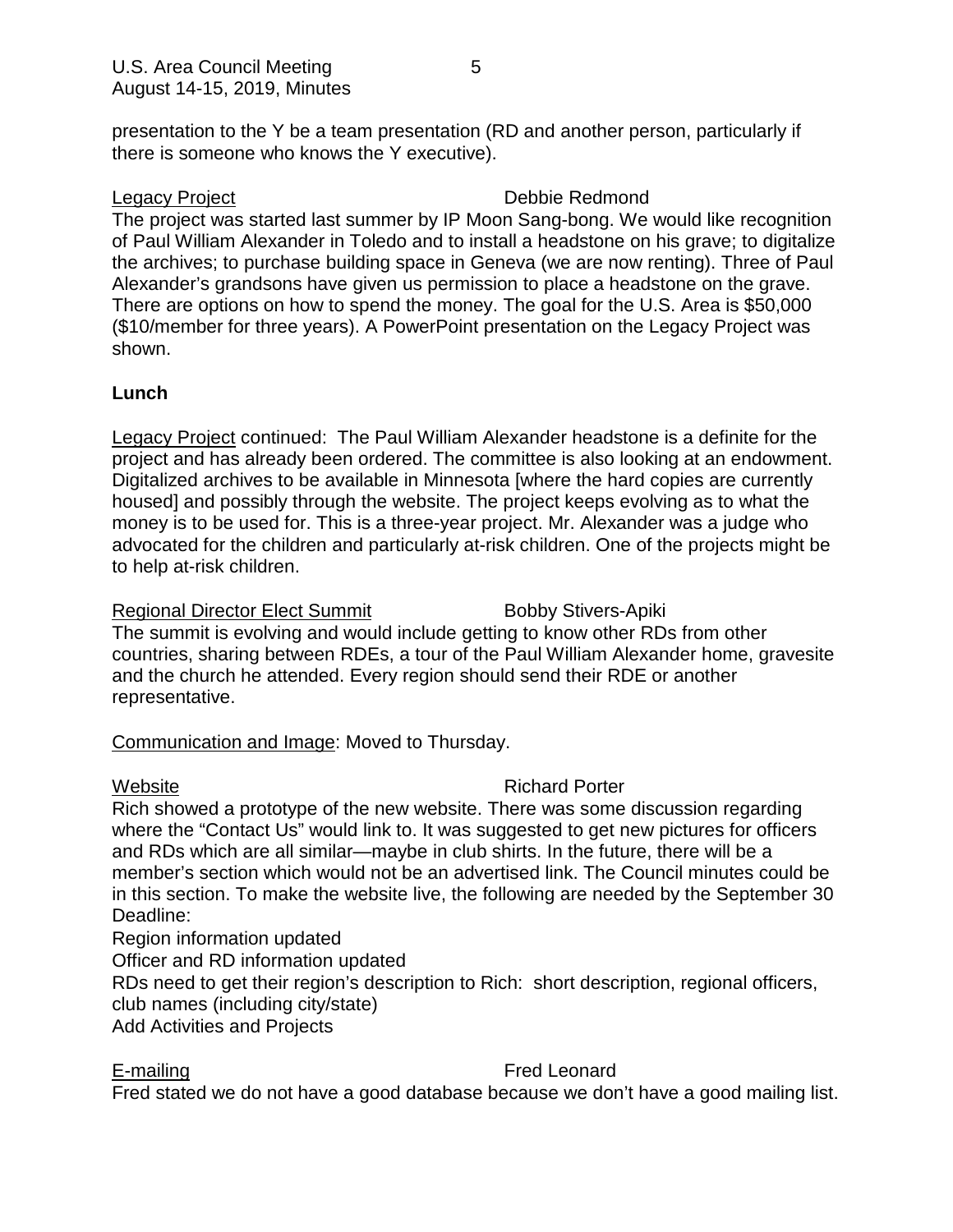Regions and clubs need to keep their Portalbuzz information current! The IMPACT newsletter had good information for the Y Executives. Currently, the Y Executives are not getting the "Alliance." People can be added to the mailing list at any time, just let Fred know.

2020 International Convention in Denmark: A presentation on the convention will be made Friday night.

2022 International Convention in Honolulu Debbie Redmond The host hotel and another hotel catering to our Asian members have been secured. Each region needs to assist on at least one committee. **All** regions need to be involved.

# **Special Recognition of Outstanding Service**

Awards: Awards will be presented Friday night.

PWA Essay Contest: The winning essay was read, and the prize was then presented to its author, Terry Bradley.

# **NEW BUSINESS**

# **Area Operations**

# **Motion #5**

It was moved (Terry Bradley) and seconded (Phil Sammer): A new CFO banking authorization of CFO Abraham Thomas. A second authorization banking signature will be the Regional Director of the Region in which the CFO comes from, as long as not a member of the same club.

Motion approved 8-0-0

# **Motion #6**

It was moved (Joseph Kanjamala) and seconded (Daryl Soltau): Make motion to approve the Area Service Director positions 2019-2020 as listed. Motion approved 8-0-0

# **Motion #7**

It was moved (Sharon Meadows) and seconded (Charles Redmond): I move that the Celebration Month Calendar 2019-2020 be approved. Motion approved 8-0-0

# **Motion #8**

It was moved (Charles Redmond) and seconded (Sharon Meadows): To accept the Area Goals 2019-2020. Motion approved 8-0-0

ASF Trustee Position for 2019-2022: Bobby Stivers-Apiki President Bobby has appointed John McFadden to fill the position. Trustee Dave Craytor has resigned and a Trustee will be appointed to fill his unexpired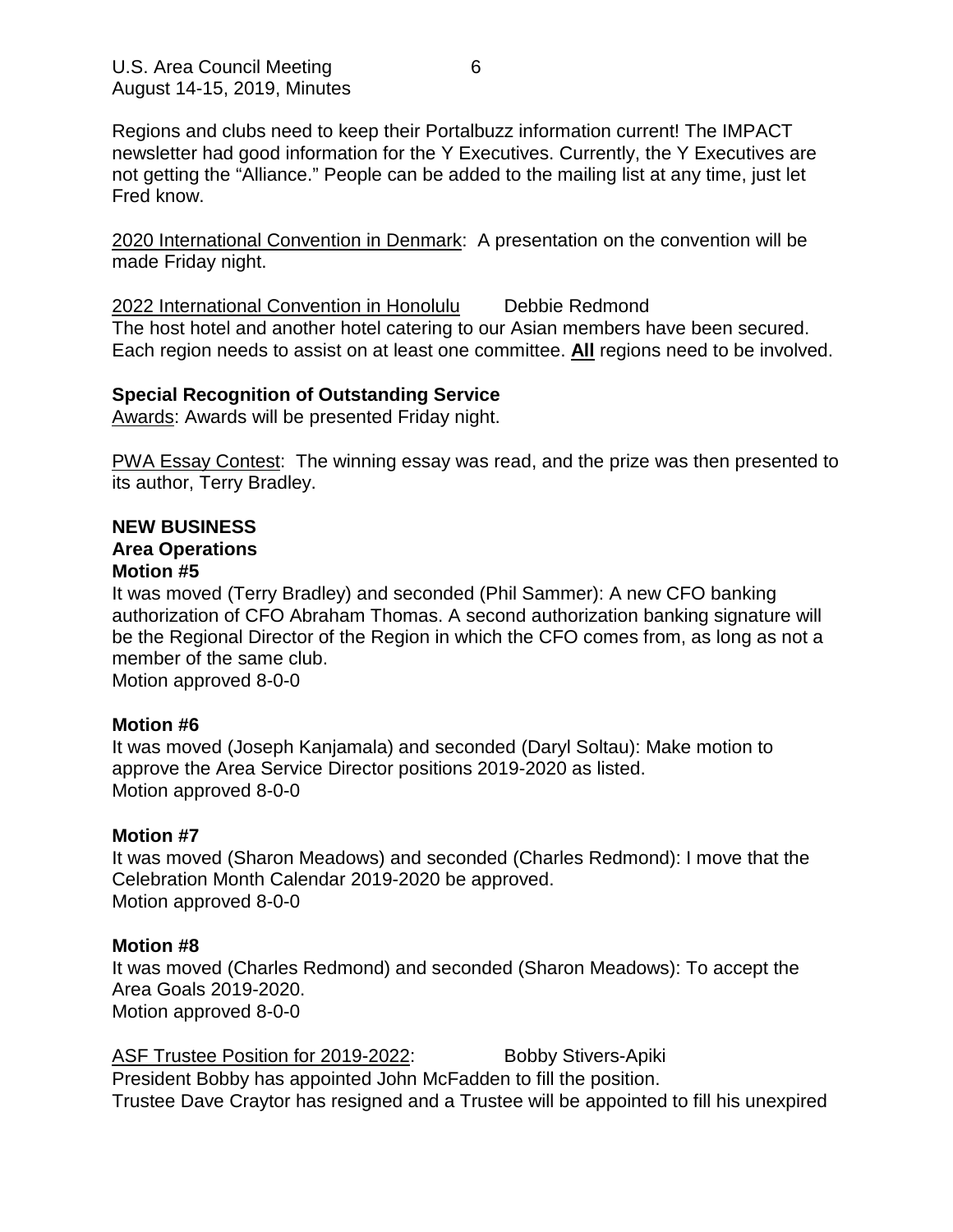term (2018-2021).

# **Programs & Services** Bobby Stivers-Apiki

Teen Programs: ISG Jose has put together a PowerPoint presentation on the Youth and Government Program. If a club supports a teen program (such as Youth and Government), this would be a good "lead in" to contact the Y executive. The Youth and Government Program teaches youth critical thinking, professional skills and leadership.

# **Break**

Clubs can partner with the Y for fund raisers.

Does the Y need financial help to train their staff? YSC can help through some of our programs.

Disaster Relief Fund: The Area has given out money to several YMCAs to help with disasters. This fund needs to be built back up. Fine money could be donated here. 50/50s and fines from regional conventions could be donated.

Calendar: October 26, community service January, support your YMCA Roll Back Malaria is going to continue for another year; looking into partnering with World YMCA

2021 Area Convention: Should we skip and save the budgeted funds for the 2022 convention? Do we remain consistent and have a 2021 convention? We could have a 2021 convention and work on projects focused on our duties for the 2022 convention.

# **Resolution**

Made by Phil Sammer, seconded by Terry Bradley: Resolved that U.S. Area Regions be encouraged to hold Regional Conventions in 2021 with the purpose of focusing efforts to support eh 2022 International Convention.

# **BUSINESS SESSION II**

# **Reports from Area Officers, Ex Officio & Appointed Members**

President Bobby reviewed some of the motions from the recent ICM.

Quick reports from the IPAP, CS and CFO were done.

The meeting was recessed at 4:55 p.m., until Thursday, August 15, 2019.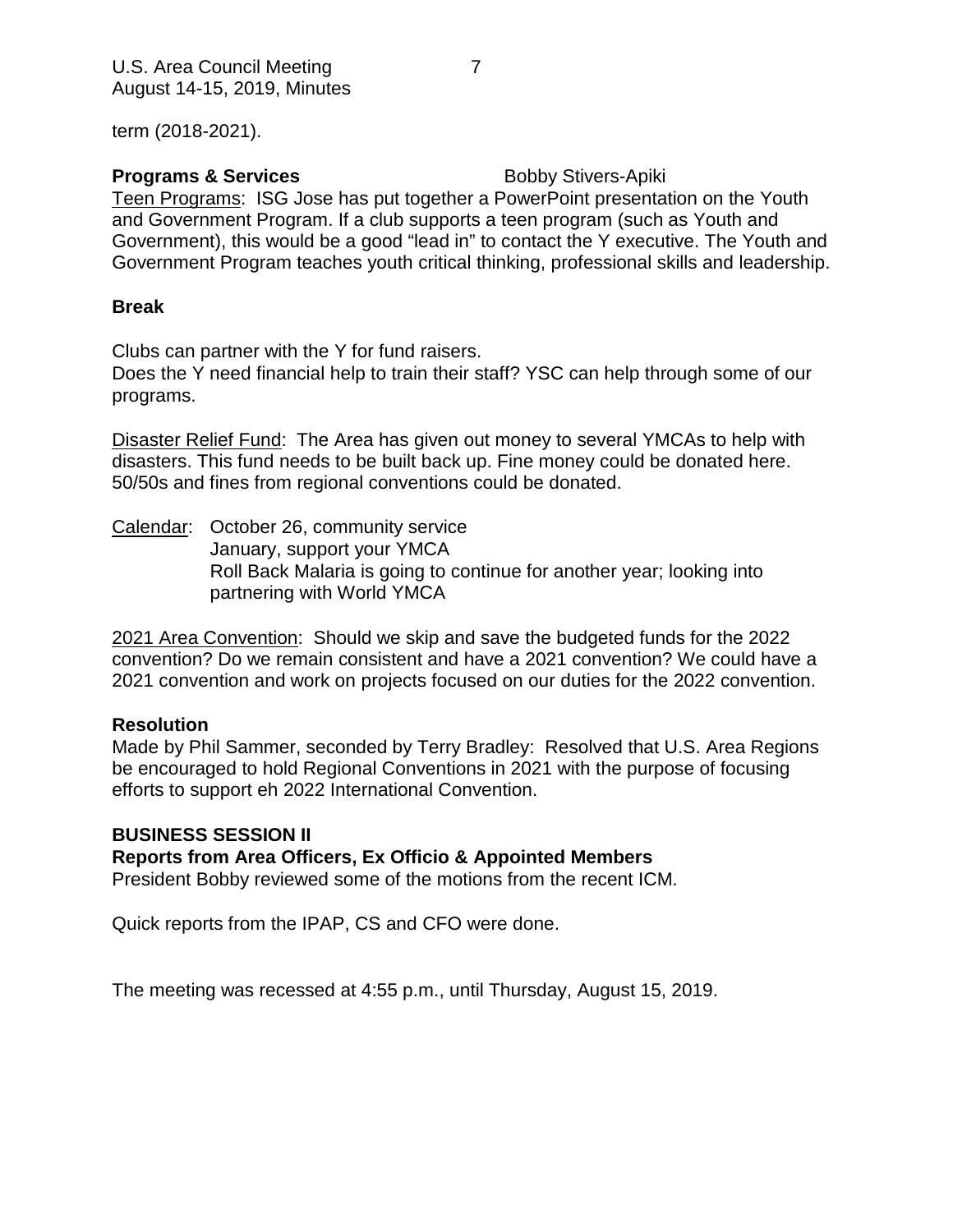# Thursday, August 15, 2019

The meeting was reconvened at 8:45 a.m., with the following in attendance:

# **Area Elected Officers Position**

Bobby Stivers-Apiki **Area President** Nancy Libby **Area Secretary** 

# **Area Council Members**

# **Area Service Directors**

Fred Leonard *Alliance*, Awards Richard Porter **IT/Webmaster** 

## **Guests**

Gene Koester **IP CFO** 

**Regrets, unable to attend**

Tibor Foki Immediate Past Area President Abraham Thomas Chief Financial Officer

Phil Sammer **Hawaii Regional Director** Ariani Friedl **Immediate Past Mid-America Regional Director** Charley Redmond **Mideast Regional Director** Joseph Kanjamala North Atlantic Regional Director Daryl Soltau North Central Regional Director Sharon Meadows Pacific Northwest Regional Director Kathy Naylor **National State Acids** Pacific Southwest Regional Director Terry Bradley **South Atlantic Regional Director** 

Charl Foki **Area Supplies** Area Supplies Lauren Henry **Area Young Member to International**  Council Debbie Redmond Leadership Training Organization and **Development** Wayne Smith **Budget Oversight and Resource Officer** 

Jimmy Dang Member, Kaimuki, HI Club

Frank Logan **Frank Logan** Mid-America Regional Director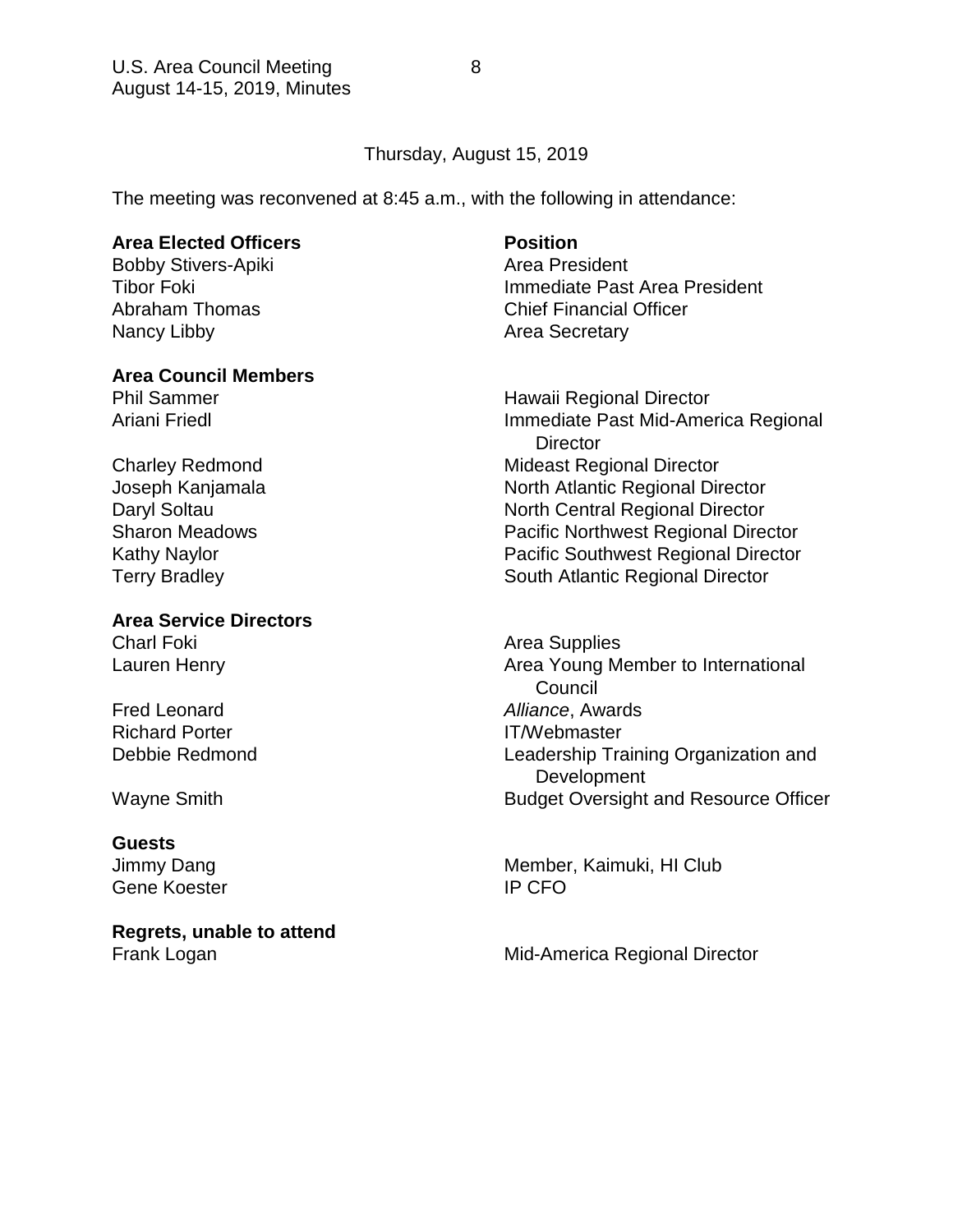Quick reports from the ICM Young Member, Resources, Supply Office and Portalbuzz, were done.

# **Motion #9**

It was moved (Joe Kanjamala) and seconded (Terry Bradley): I make a motion to renew the Supply Office Contract for one year and further extension upon review at the end of 1 year.

Motion approved 8-0-0

# **Reports from Regional Directors**

## Hawaii **Hawaii** Phil Sammer

Clubs have a good relationship with the YMCA; membership is low. Kaimuki Club does a good job of bringing in young members. Have a club who is not on board as they do not want to pay dues; working on starting with at least five members to get it back on board. A couple of clubs have aging members and these clubs may be closing in the near future. Hilo [club] is very strong and has some new younger members. The region has some people stepping up to be leaders in the future. Good leadership succession is set up for the next three cycles. The next regional convention will be at Sam Boyd's Hotel in Las Vegas at the end of April. The region's members submit for all funds at one time for the year. They are looking to implement Gold 2.0.

Note: Never assume someone might not want the job, ASK them, you might be surprised.

## Mid-America **Ariani Friedl**

The region is working on merging two clubs. The Chicago Y is not supportive of Y Service Clubs. The new executive at the Y in Kankakee is supportive of Y Service Clubs. Dues for all clubs have been paid.

# Mideast **Charley Redmond**

Working on merging Mideast and Mid-America regions. The Toledo and Muskegon clubs have some new younger members.

# North Atlantic **North Atlantic** Joseph Kanjamala

They had a good active convention which included several classes. There are three potential new clubs; not very much support from the Ys in their region. A priority for the region is to increase contributions to the International Funds and to participate in conventions. They are organizing a group to go to Denmark in 2020.

# North Central **Daryl Soltau**

The major goal is to stop the bleeding, they are down to five clubs. There is a good, big club in Minot. Minot holds a rodeo and they also rent large tents (i.e., 60x60) for organizations to use during their fund raisers. The St. Paul clubs have combined. The goal for the year is to save ourselves.

# Pacific Northwest **Sharon Meadows**

The region is barely holding their head above water. Great Falls is essentially dying;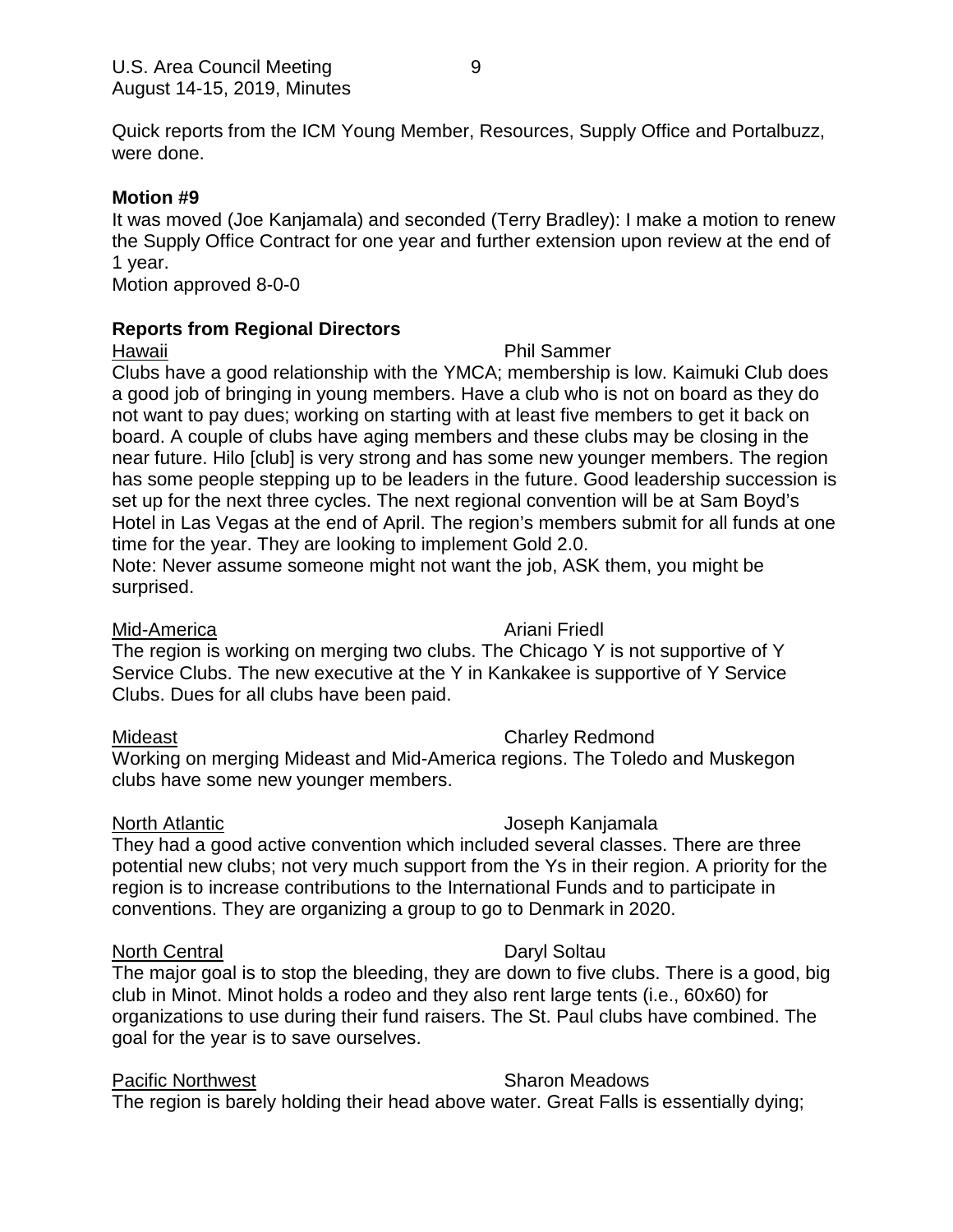Helena is still a very strong club. There are only two districts in the region; two clubs in Seattle and one in Oregon. The Oregon club will be without a YMCA until a new one is built. The Seattle clubs are constantly recruiting, they are small, but working hard. Looking at north Washington state and hope to start a club in Everett. The region plans on using Go To Meeting soon.

## Pacific Southwest **Example 20** Kathy Naylor

The goal is communication. The regional convention will take place in September in Rancho Mirage. International President Jennifer and her husband have been invited for the end of the year. Some clubs have consolidated. Working on the youth club and trying to hold this together.

## South Atlantic **Terry Bradley**

Wonderful "family" in the region with strong Y support. Working on rebuilding one club. Communication is a key. They will hold a one-day convention on September 28.

# **Promotional Resources**

Terry Bradley: Their club has a brochure and business cards with club meeting information.

Gene Koester: Their club has a brochure.

Debbie Redmond: There are two PowerPoints, one on our history and one on new members—Bobby asked her to send these to all the RDs. Charley also has a PowerPoint and this will be sent out to the RDs.

Gene suggested making a little flip chart presentation (the size of a notebook) to show to Y executives when we speak to them.

## **Motion #10**

It was moved (Terry Bradley) and seconded (Phil Sammer): Move that we execute and implement the recommended plan/supplement for membership and starting new clubs. Motion approved 8-0-0

## **Remembrances**

Regional Directors need to send a list of members who have passed during the year to Nancy to include in the records.

## **Motion #11**

Terry Bradley: Move that the Area Council meeting 2019 be adjourned. Motion approved 8-0-0 The council meeting was adjourned at 10:23 a.m. EDT.

## **Board Meeting**

The board meeting commenced at 10:23 a.m. EDT.

## **Motion #12**

It was moved (Phil Sammer) and seconded (Terry Bradley): Move to accept the actions